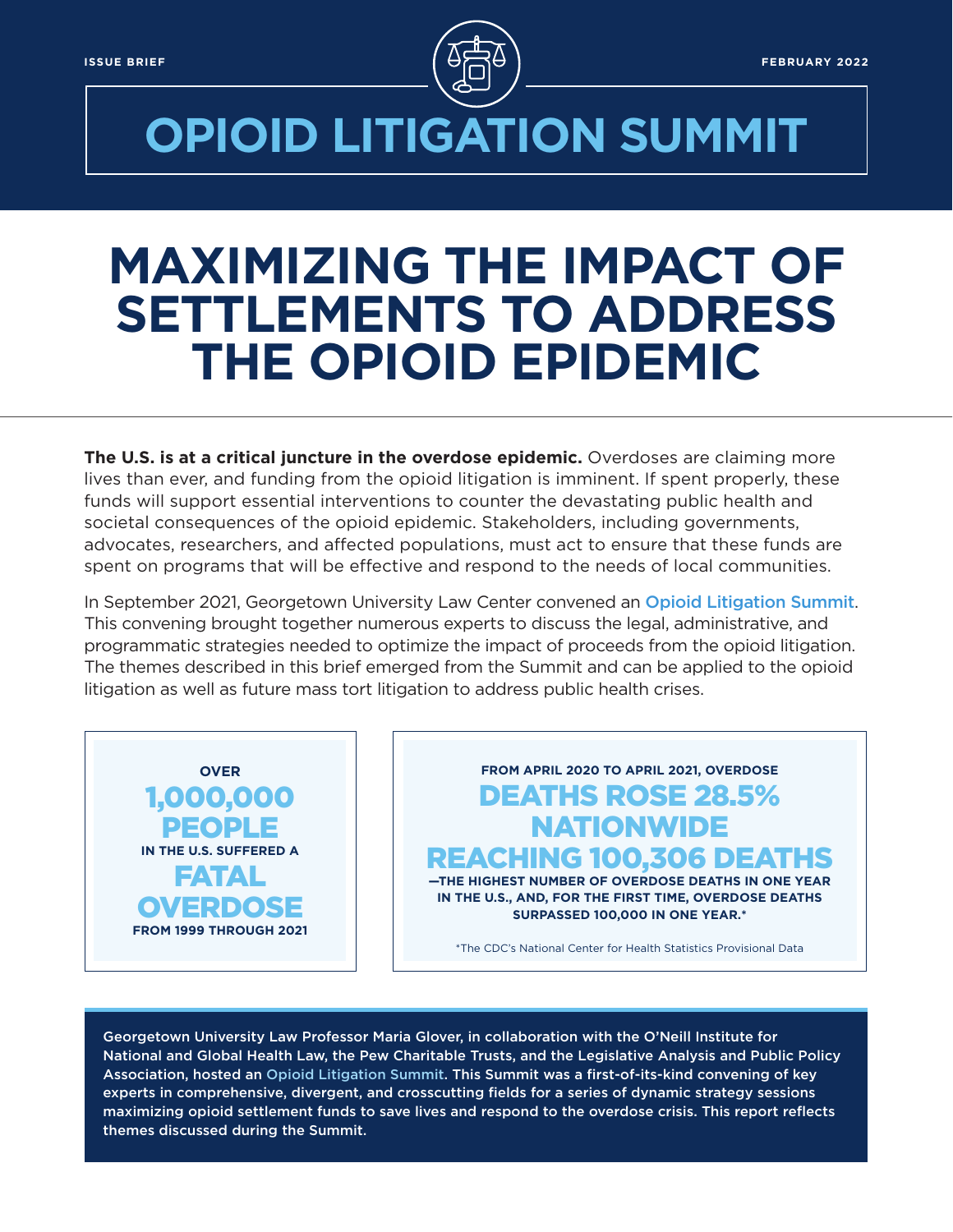

## MAXIMIZING THE IMPACT OF SETTLEMENTS TO ADDRESS THE OPIOID EPIDEMIC

## **OPIOID LITIGATION SETTLEMENT PROCEEDS MUST ADVANCE A PUBLIC HEALTH RESPONSE.**

Increasing rates of overdoses in the United States demand a systemic public health response that will remedy adverse health and societal effects and improve the quality of life for affected individuals, families, and communities. The response should include support for: (1) evidence-based substance use disorder treatment, (2) expanded harm reduction efforts and recovery supports, (3) correlated health and social issues, such as infectious disease prevention/ treatment and housing, (4) approaches that focus on "upstream" responses, including mental health, trauma, and adverse childhood experiences, and (5) efforts to reduce stigma.

Some of the responsibility for generating the funds necessary for these efforts has fallen upon the legal system through litigation. Accordingly, increasing rates of overdose deaths demand sustained and significant legal involvement and advocacy to maximize settlement and/or judicial verdict payouts for remediation efforts, to ensure equity among claimants and their constituencies in settlement design and distribution, and to efficiently and effectively manage the use of litigation proceeds for remediation of the opioid epidemic. Many of the individual and public health effects of the opioid epidemic will persist for years; funding strategies must support systems that curb overdoses and prevent the recurrence of the opioid epidemic.

## **STRATEGIES FOR USING OPIOID LITIGATION PROCEEDS: EQUITABLE SETTLEMENT DESIGN, FLEXIBLE AND EFFICIENT SYSTEMS FOR SETTLEMENT DISTRIBUTION, OVERSIGHT, AND ACCOUNTABILITY.**

The tobacco litigation settlements of the 1990s evince the need for a comprehensive strategy of oversight and accountability to distribute and manage opioid litigation proceeds. Despite the intent

**ON JULY 21, 2021, OPIOID MANUFACTURER JOHNSON & JOHNSON AND THE "BIG THREE" DISTRIBUTORS—MCKESSON, AMERISOURCEBERGEN, AND CARDINAL HEALTH—MADE A** 

## [\\$26 BILLION](https://www.opioidsettlementtracker.com/globalsettlementtracker)  ["GLOBAL" OFFER](https://www.opioidsettlementtracker.com/globalsettlementtracker)

**TO SETTLE THEIR OPIOID-RELATED LIABILITIES TO 44 STATES AND THOUSANDS OF LOCALITIES ACROSS THE COUNTRY.**

## \$10 BILLION

**OF THIS PAYOUT IS CONTINGENT ON LOCAL GOVERNMENTS AGREEING TO FORGO ONGOING AND FUTURE LITIGATION AGAINST JOHNSON & JOHNSON AND THE MAJOR OPIOID DISTRIBUTORS.**

**TEVA PHARMACEUTICALS HAS SETTLED ITS LIABILITIES OUTSIDE OF THE "GLOBAL" SETTLEMENT,**

## \$250 MILLION

**IN CASH AND MEDICATIONS IT VALUES AT** \$23 BILLION.

 **PURDUE PHARMA AND MALLINCKRODT BANKRUPTCY COURT SETTLEMENTS ARE ANTICIPATED TO RESOLVE THOUSANDS OF OPIOID-RELATED CLAIMS AGAINST THE MANUFACTURERS.**

**SETTLEMENTS WITH OTHER COMPANIES ARE ALSO IN PROCESS, INCLUDING LAWSUITS BROUGHT UNDER STATE LAWS.**

[The Model Opioid Litigation Proceeds Act](https://legislativeanalysis.org/wp-content/uploads/2021/10/Model-Opioid-Litigation-Proceeds-Act-FINAL.pdf) was developed by the O'Neill Institute for National and Global Health Law, the Legislative Analysis and Public Policy Association, the Center for U.S. Policy, and Brown & Weinraub, PLLC with support by the White House Office of National Drug Control Policy. This Act will guide state legislatures in ensuring that opioid litigation settlement funds are directed to addressing addiction and the overdose epidemic in impacted communities and with public accountability.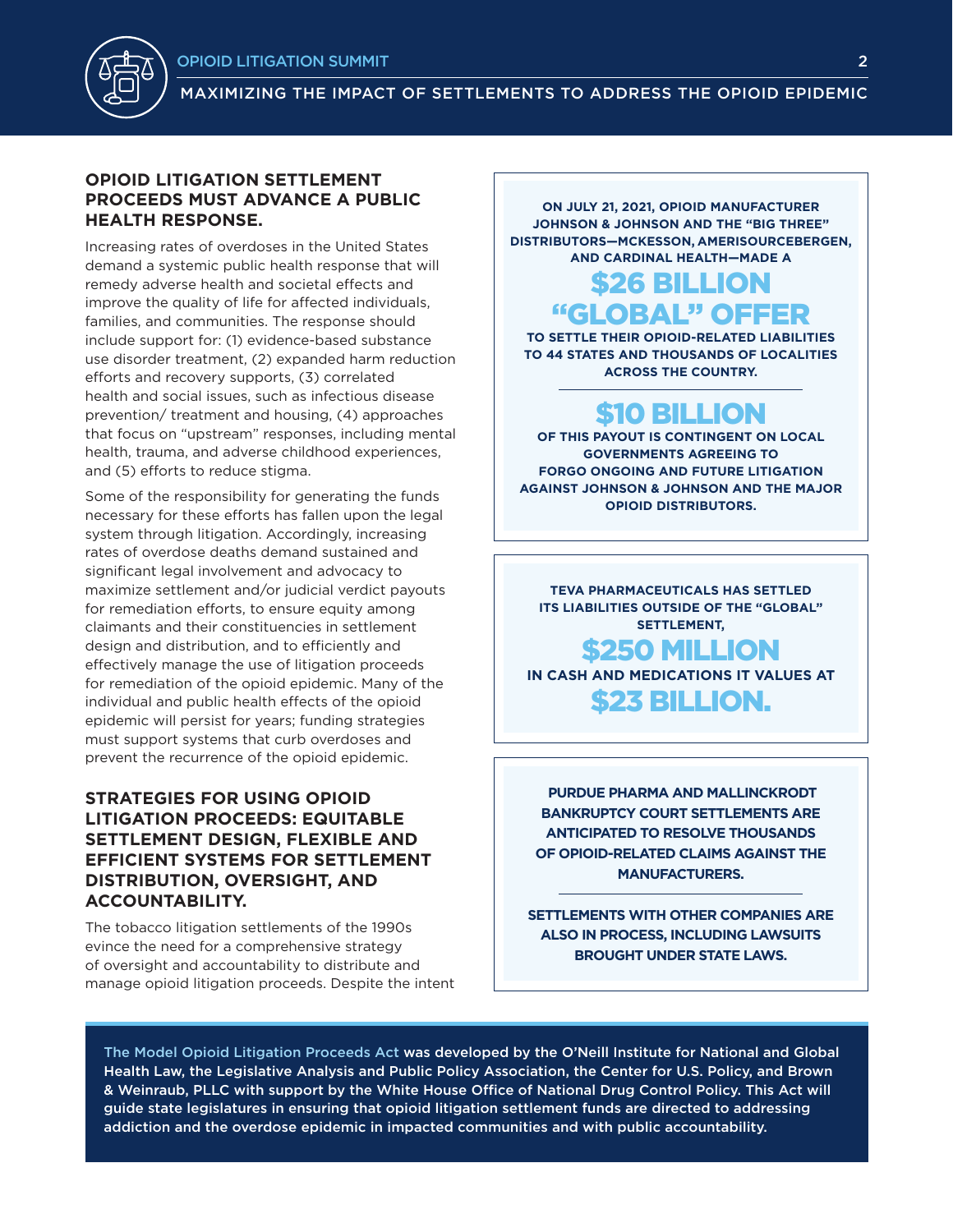## MAXIMIZING THE IMPACT OF SETTLEMENTS TO ADDRESS THE OPIOID EPIDEMIC

of the settling states' Attorneys General that funds be used primarily for tobacco-related health initiatives, the lack of specificity in the settlement agreements led to less than 10% of the \$206 billion award funding tobacco-related public health strategies. To avoid this outcome in the opioid litigation, attorneys and judicial officers must develop and implement detailed mechanisms in settlement language, memoranda of agreement and understanding, and legislation to separate out opioid litigation proceeds to abate the opioid epidemic. In doing so, they should seek the input of relevant government entities, local communities, and public health experts. For example, Johns Hopkins Bloomberg School of Public Health, in collaboration with public health leaders and others, has developed a set of **[guiding principles](https://opioidprinciples.jhsph.edu)** for use of opioid settlement proceeds.

**Judges should ensure settlement language** achieves **equity** among stakeholders in the settlement terms, as well as the plans and systems for distribution of the litigation proceeds. Settlement agreements can, for instance, include a requirement to create councils that represent affected communities, as well as representatives from government agencies and nonprofit organizations. Additionally, attorneys, judges, and judge-appointed extra-judicial officers can ensure community input in settlement design by obtaining data from local communities, including health-service providers, first responders, community leaders and elected officials, individuals in recovery, among others. Settlement agreements can secure judicial oversight of settlement distribution by including language providing for **retained jurisdiction** for any later-needed updates and adjustments. **Systems of oversight** should facilitate, not obstruct, settlement fund distribution to remediate the opioid epidemic. For instance, drafters of settlements can consider provisions for expedited fund-application processes, consolidation of appeals, and deferential standards of review for distribution awards by judgeappointed masters, among others.

**State and federal legislation**, when coupled with carefully crafted settlement agreements, can create guardrails for the use of opioid litigation proceeds. Such carefully crafted agreements can also ensure long-term accountability, allow for oversight over the expenditure of funds, and ensure that litigation proceeds abate and prevent wide-ranging harms caused by the opioid epidemic. The [Model Opioid](https://legislativeanalysis.org/wp-content/uploads/2021/10/Model-Opioid-Litigation-Proceeds-Act-FINAL.pdf)  [Litigation Proceeds Act](https://legislativeanalysis.org/wp-content/uploads/2021/10/Model-Opioid-Litigation-Proceeds-Act-FINAL.pdf) is a model state law that provides a comprehensive framework for the legal, administrative, and programmatic strategies

In North Carolina, a [Memorandum of](https://ncdoj.gov/wp-content/uploads/2021/04/Opioid-MOA.pdf)  [Agreement](https://ncdoj.gov/wp-content/uploads/2021/04/Opioid-MOA.pdf) between the state and its localities prioritizes collaborative strategic planning, evidence-based addiction treatment, recovery support services, recovery housing support, employment-related services, early intervention, naloxone distribution, postoverdose responses, syringe service programs, criminal justice diversion programs, addiction treatment for incarcerated persons, and reentry programs.

necessary to ensure that opioid litigation proceeds abate the damages that resulted from the practices of defendants in opioid litigation cases.

**Memoranda of Understanding (MOUs) and Memoranda of Agreement (MOAs)** between states and localities are a way to formalize how opioid litigation proceeds are spent by establishing a general understanding or conditional agreement among parties. In the context of the global settlement, MOUs and MOAs between state and local governments are a way to create consensus in the terms for distribution and use of the proceeds prior to distribution, in addition to the terms of the settlement agreement itself. For example, [North Carolina's](https://ncdoj.gov/wp-content/uploads/2021/04/Opioid-MOA.pdf)  [MOA](https://ncdoj.gov/wp-content/uploads/2021/04/Opioid-MOA.pdf) facilitates compliance between the state and local governments with the terms of an anticipated settlement agreement and any other settlements reached by the state of North Carolina related to the opioid epidemic.

An additional strategy is a comprehensive **needs assessment**. The assessment will inform decision makers on current efforts to address substance use disorders and identify gaps which require new interventions. Affected communities can collect survey data and conduct a gap analysis to determine how litigation proceeds would best serve their jurisdictions and provide this information to lead attorneys, judicial and extra-judicial officers, and other parties involved in settlement design and distribution.

Jurisdictions may also consider establishing an **oversight body** or council to guide and oversee opioid litigation expenditures. Such councils can coordinate, manage, and/or provide guidance for distribution decisions. These councils can set funding priorities based on a community's needs and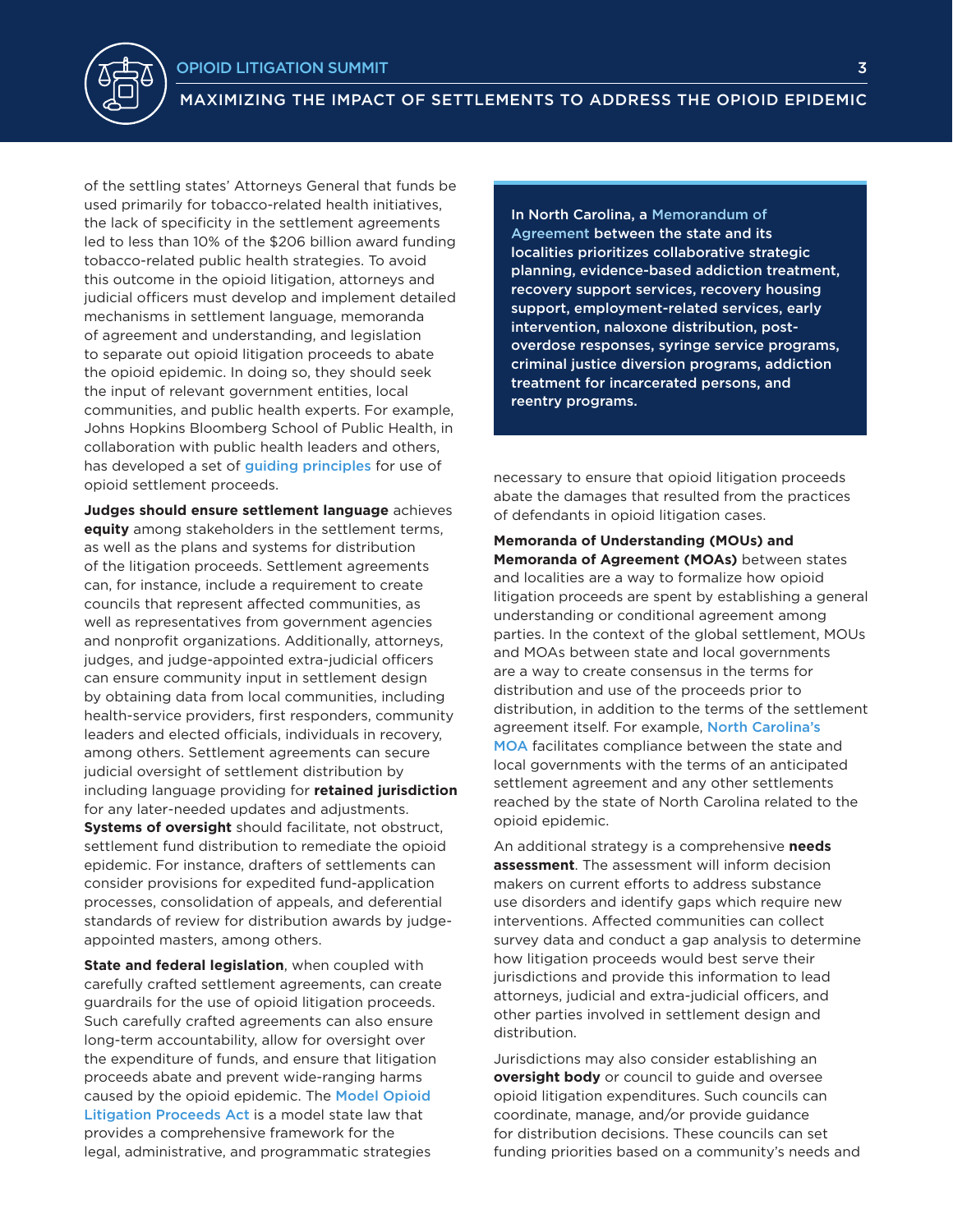

#### MAXIMIZING THE IMPACT OF SETTLEMENTS TO ADDRESS THE OPIOID EPIDEMIC

emerging best practices.The oversight body or council provides a feedback mechanism, so expenditures adapt to changing circumstances. The council can keep stakeholders and advocates informed on the key components of the multidistrict litigation process, how to analyze and use relevant data, and provide opportunities to participate in determining how litigation proceeds are spent. Ryan White HIV/AIDS [Planning Councils](https://www.hivlawandpolicy.org/sites/default/files/RYAN%20WHITE%20PLANNING%20COUNCILS%20and%20ADVOCACY%20MODEL%20-%20Community%20Advocate%20Toolkit%20-%209.3.13.pdf) may serve as a model for these councils. The councils can also engage a diverse range of stakeholders and monitor the distribution of proceeds. Membership on the council will vary by jurisdiction, and must also include representation of traditionally marginalized communities such as people who use drugs; Black, Indigenous, and persons of color; the LGBTQ+ community; immigrant populations; incarcerated persons; rural populations; and people who are unhoused.

#### **A ROADMAP FOR THE FUTURE**

At the [Opioid Litigation Summit](https://oneill.law.georgetown.edu/events/opioid-litigation-summit/), the following themes emerged to guide efforts related to the opioid litigation. These themes can also be applied to future mass tort litigation that seeks to address a public health crisis.

- **Intentional collaboration leading to actionable policy:** Policymakers, public health experts, and advocates should collaborate with litigators and, when relevant, judicial officers, throughout the settlement design and distribution processes. This requires meaningful involvement of representatives from various affected sectors in both the initial development of settlement terms and the continued oversight of the use of litigation proceeds.
- **Reflecting community needs in the distribution of proceeds:** A culture of collaboration and inclusion is essential. A formal framework for substantive community engagement can determine areas of need.
- **Supplementing, not supplanting, existing opioidrelated funding:** Opioid litigation proceeds should be used to expand existing strategies and programs that have been effective in abating the opioid epidemic, as well as for new and one-time investments in infrastructure, technology, workforce and systems improvement that reflect promising practices that address the medical and social needs of those affected by the epidemic. This can include widespread implementation of evidence-based and evidence-informed interventions to manage adverse opioid-related health outcomes.

Survey feedback the Colorado Attorney General received from local government leaders prompted the AG office to change its initial proposal of direct allocation to regions and localities from 15% to 80%. This change was finalized as part of the state's [Settlement MOU](https://coag.gov/app/uploads/2021/10/2-Colorado-Opioid-MOU-Summary.pdf) signed in August, 2021.

- **Sustaining oversight:** State, local, and Tribal governments should establish clear accountability mechanisms that include regular public updates on the use of litigation proceeds. The shortcomings of the tobacco litigation settlements provide the clearest evidence of the need for continued oversight to ensure the proceeds of the opioid litigation abate the harms caused by past actions, as well as adapt to changing circumstances.
- **Maximizing and coordinating other sources of funding to create a comprehensive plan to address substance use disorders:** Other sources of funding, such as government grants, private funding, and Medicare and Medicaid funding, should complement the plans for litigation proceed expenditures. Jurisdictions should develop mechanisms, or add to existing coordination mechanisms, to facilitate communications and coordination across the government. State, local, and tribal governments should evaluate promising practices to align substance use disorders spending across funding streams, to include opioid litigation proceeds. Further, the federal government could support technical assistance for implementation of such an alignment effort.

**Proceeds from the opioid litigation present an unparalleled opportunity** for government leaders to remedy many of the catastrophic public health and societal harms caused by the opioid epidemic. The strategies created to ensure accountability and oversight of these funds can provide a blueprint for future public health litigation. Policymakers must take the necessary steps to safeguard these funds and optimize the possible benefits by supporting a system that ensures access to evidence-based, evidenceinformed, and community-centered programs.